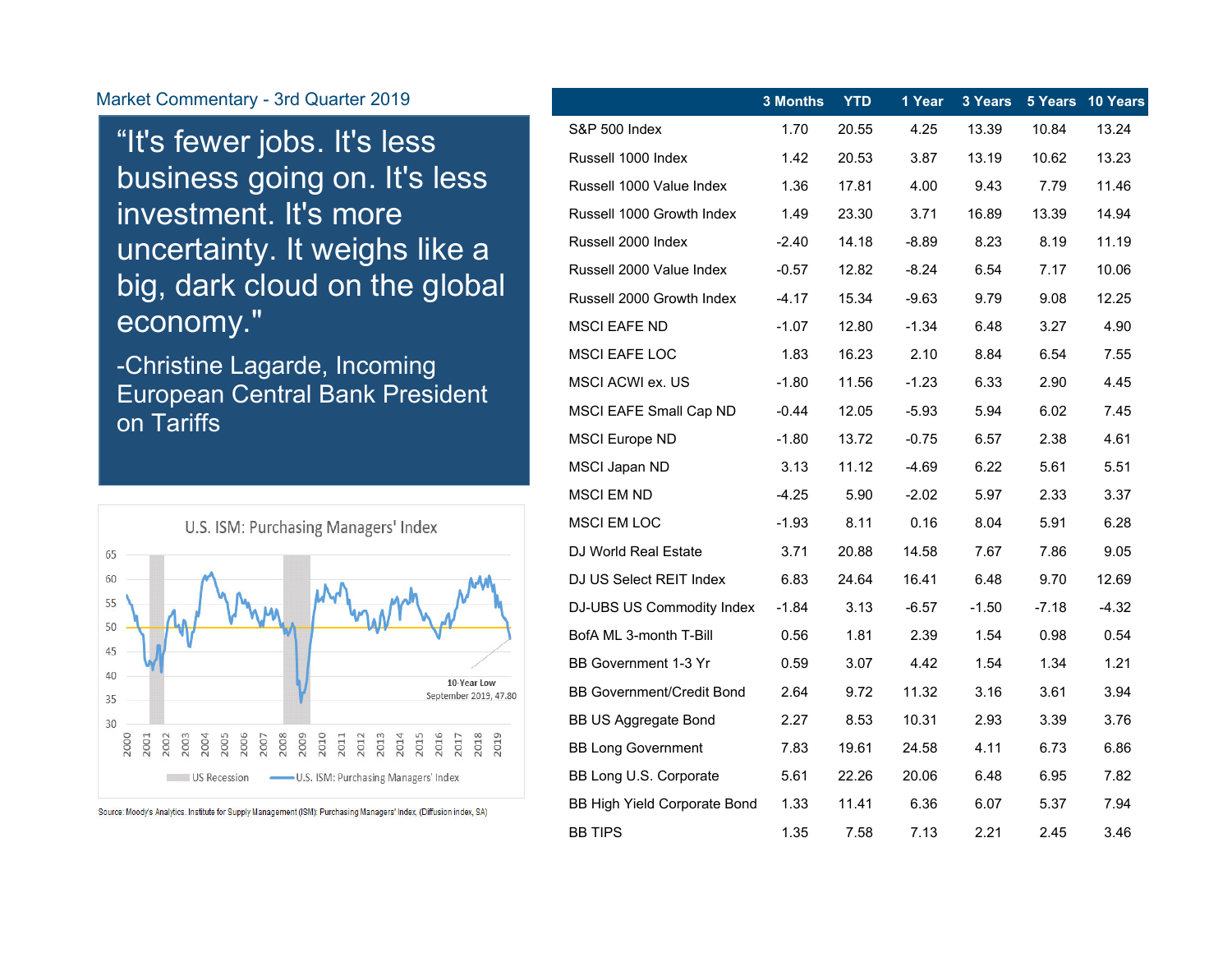

## **Market commentary**

- $\bullet$ Markets were mixed for the quarter as investors digested potential risks and opportunities in the market.
- $\bullet$ U.S. stocks (S&P 500) were up 1.7% on a continued dovish Fed policy despite persistent trade worries.
- 0 Emerging markets and foreign developed markets were down 4.25% and 1.07%, respectively, on trade tensions as well as a stronger dollar.
- 0 The Federal Reserve cut rates twice during the quarter as multiple risks remained prevalent in the market.
- 0 Investors decreased their holdings of domestic and world stock mutual funds/ETFs and increased their holdings of bond mutual funds/ETFs. For the quarter, stock funds had a net outflow of \$59 billion and bond funds had a net inflow of \$103 billion. Total money market mutual fund assets increased by \$250 billion to \$3.4 trillion.
- 0 The US added 470,000 jobs this quarter, and the unemployment rate decreased from 3.7% to 3.5%.
- $\bullet$  The price of oil decreased from \$58 to \$54 a barrel over the quarter due to a weaker economic outlook and faltering demand despite spiking mid-September after an attack on Saudi oil facilities.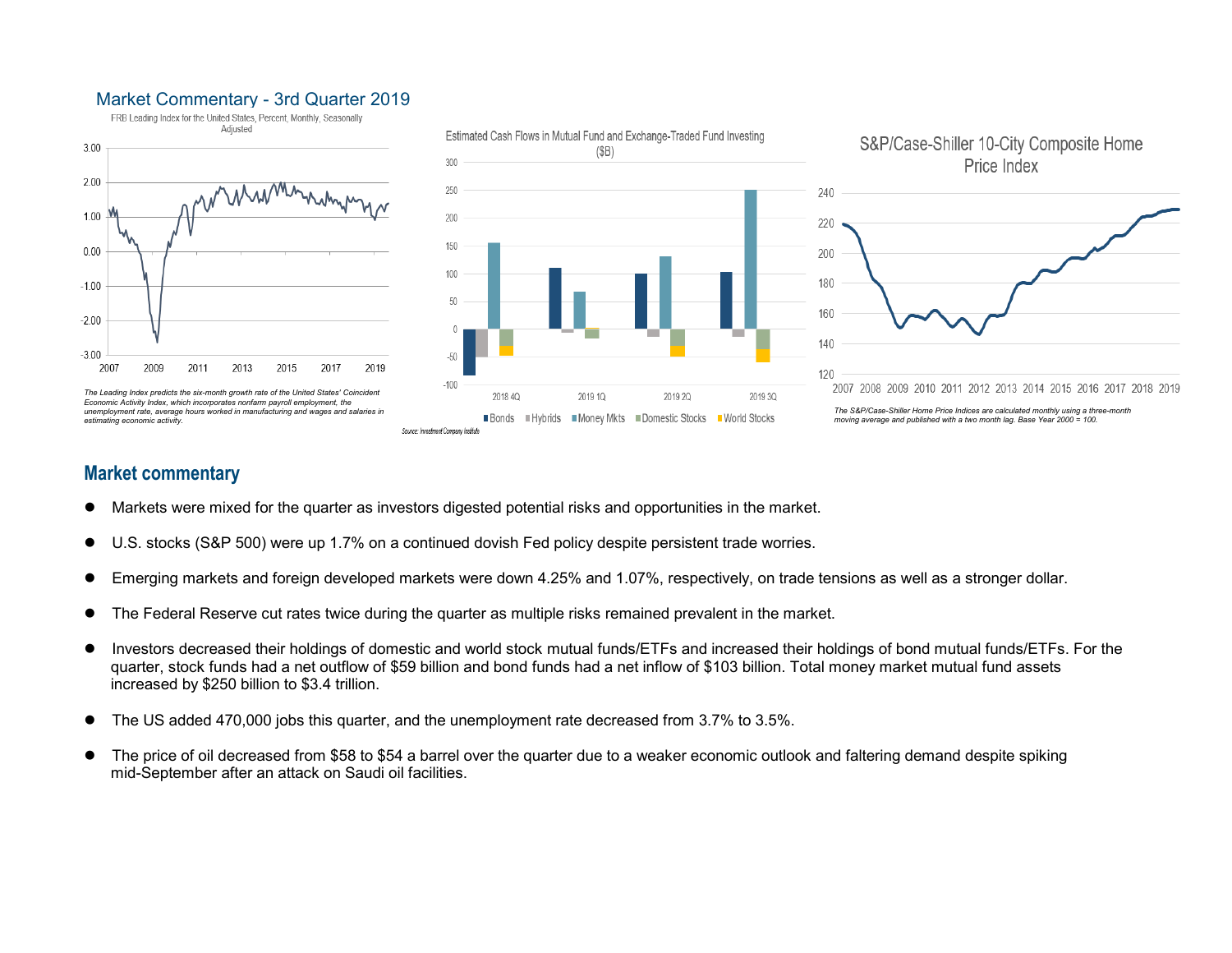

**US Fixed Income - Quarter**

# **U.S. bond market**

 $\bullet$ 

- The broad fixed income market was up as investors reacted positively to the Fed's more accommodative approach to monetary policy.
- $\bullet$ The yield curve shifted downwards and remained inverted over the quarter, increasing concern among investors about a possible recession.

Source: Bank of America Merrill Lynch Option Adjusted Spread Index

- $\bullet$ The Federal Reserve cut rates by a quarter point twice during the quarter to provide insurance against ongoing risks in the market.
- $\bullet$ Yields on the 10-year Treasury decreased 32 basis points while yields on the 30-year Treasury went down by 40 basis points.
- 0 Short term U.S. corporates were up less than the rest of the market as interest rates fell.
- 0 Long term US treasury bonds were the best performing, up 8.16%, as yields fell and investors were compensated for high quality long term holdings.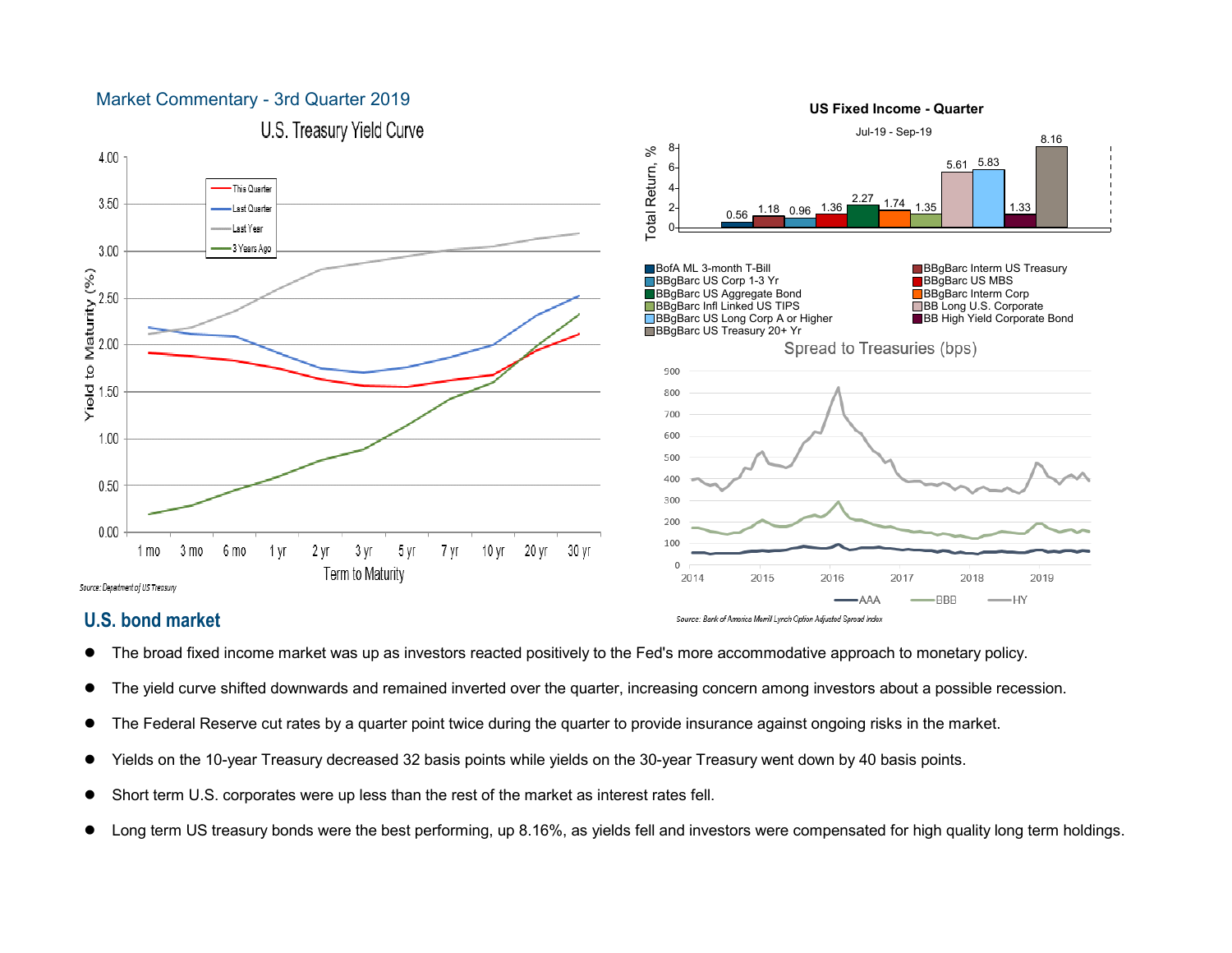

# **U.S. stock market**

- $\bullet$  Major domestic equity indices were mixed over the quarter, with large growth outperforming large value, but small value outperforming small growth. The S&P 500 was the best performing index, up 1.7%.
- 0 In the quarter, smaller capitalization stocks lagged larger capitalization due to their volatility, given heightened uncertainty in the market.
- 0 REITs were up 6.83% as interest rates fell and demand for yield persisted.
- $\bullet$  Energy performed the worst, down 6.74%, as forecasts of a slowdown in global demand continued to put pressure on the sector and supply remained high.
- 0 The Utilities sector performed the best, up 8.94%, as defensive stocks outperformed amid ongoing market uncertainty.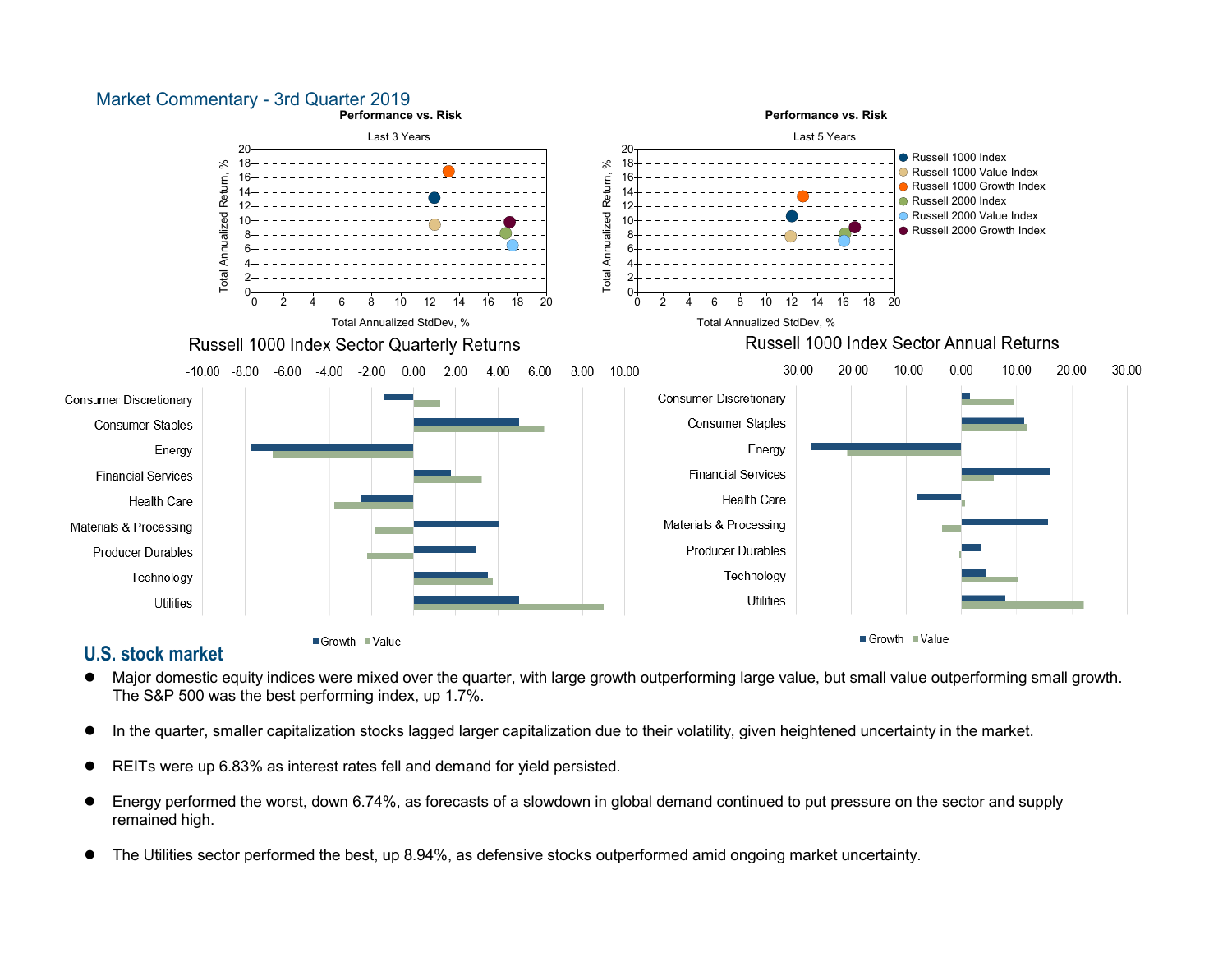

#### **International market**

- $\bullet$  The dollar was up against other major currencies, creating a substantial headwind for international stocks, particularly emerging markets as dollar-denominated returns were much lower than local currency returns.
- $\bullet$  Fears of a no-deal Brexit persisted as a deal has not yet been reached. The U.K.'s new Prime Minister Boris Johnson temporarily suspended parliament until the U.K.'s Supreme Court ruled it unlawful leading up to the October deadline.
- 0 For the quarter, the EAFE Index was down 1.07% while local currency returns for developed markets were up 1.83%. The EM index was down 4.25% while local currency returns in emerging markets were down only 1.93%.
- $\bullet$  Among the major international regions, Japanese stocks were the best performing for the quarter, up 3.13%, as Japan's banking sector improved its profitability after a long period of underperformance.
- $\bullet$  Of the emerging countries, Indian stocks performed the worst, down 5.15% amid weak corporate earnings and a slowdown in economic growth as well as a higher tax surcharge on Foreign Portfolio Investors.
- 0 Small-cap international stocks outperformed large-cap international stocks.